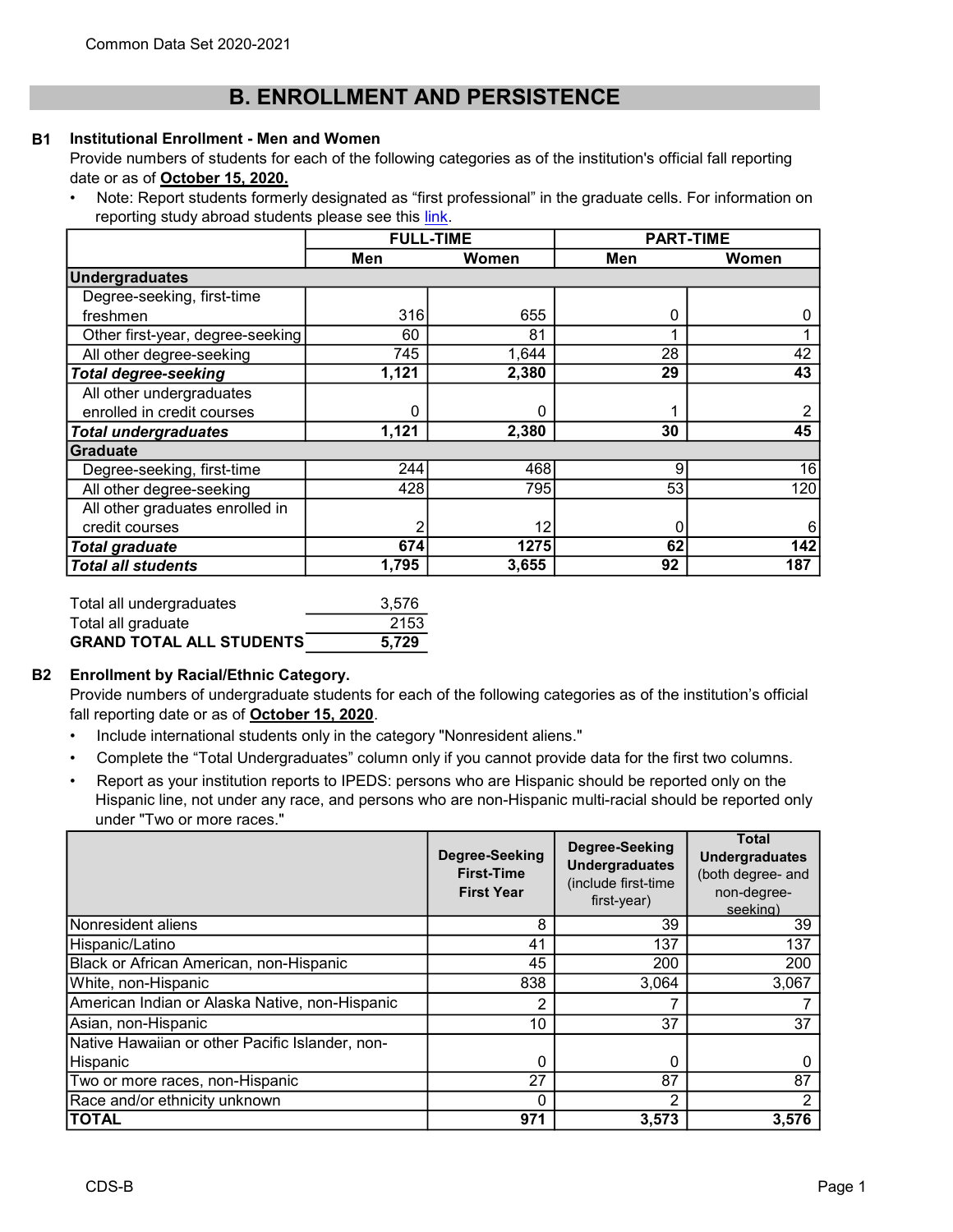# **Persistence**

### B3 Number of degrees awarded by your institution from July 1, 2019, to June 30, 2020.

| Certificate/diploma             |      |
|---------------------------------|------|
| Associate degrees               |      |
| Bachelor's degrees              | 1019 |
| Postbachelor's certificates     |      |
| Master's degrees                | 323  |
| Post-Master's certificates      | 15   |
| Doctoral degrees -              |      |
| research/scholarship            | 26   |
| Doctoral degrees - professional |      |
| practice                        | 358  |
| Doctoral degrees - other        |      |

# B4-B21: Graduation Rates

The items in this section correspond to data elements collected by the IPEDS Web-based Data Collection System's Graduation Rate Survey (GRS).

• For complete instructions and definitions of data elements, see the IPEDS GRS Forms and Instructions for the 2020-2021 Survey. https://nces.ed.gov/ipeds/use-the-data/survey-components/9/graduation-rates

In the following section for bachelor's or equivalent programs, please disaggregate the Fall 2013 and Fall 2014 cohorts (formerly CDS B4-B11) into four groups:

- Students who received a Federal Pell Grant\*
- Recipients of a subsidized Stafford Loan who did not receive a Pell Grant
- Students who did not receive either a Pell Grant or a subsidized Stafford Loan
- Total (all students, regardless of Pell Grant or subsidized loan status)

\*Students who received both a Federal Pell Grant and a subsidized Stafford Loan should be reported in the "Recipients of a Federal Pell Grant" column.

For each graduation rate grid below, the numbers in the first three columns for Questions A-G should sum to the cohort total in the fourth column (formerly CDS B4-B11).

#### For Bachelor's or Equivalent Programs

Please provide data for the Fall 2014 cohort if available. If Fall 2014 cohort data are not available, provide data for the Fall 2013 cohort.

|   |                                                                                                                           | Recipients of a<br><b>Federal Pell</b><br>Grant | Recipients of a<br><b>Subsidized</b><br><b>Stafford Loan</b><br>who did not<br>receive a Pell<br>Grant | Students who did<br>not receive either<br>a Pell Grant or a<br>subsidized<br><b>Stafford Loan</b> | <b>Total</b><br>(sum of 3 columns)<br>to the left) |
|---|---------------------------------------------------------------------------------------------------------------------------|-------------------------------------------------|--------------------------------------------------------------------------------------------------------|---------------------------------------------------------------------------------------------------|----------------------------------------------------|
| А | Initial 2014 cohort of first-time, full-<br>time, bachelor's (or equivalent)<br>degree-seeking undergraduate<br>Istudents | 125                                             | 103                                                                                                    | 1500                                                                                              | 728                                                |

# Fall 2014 Cohort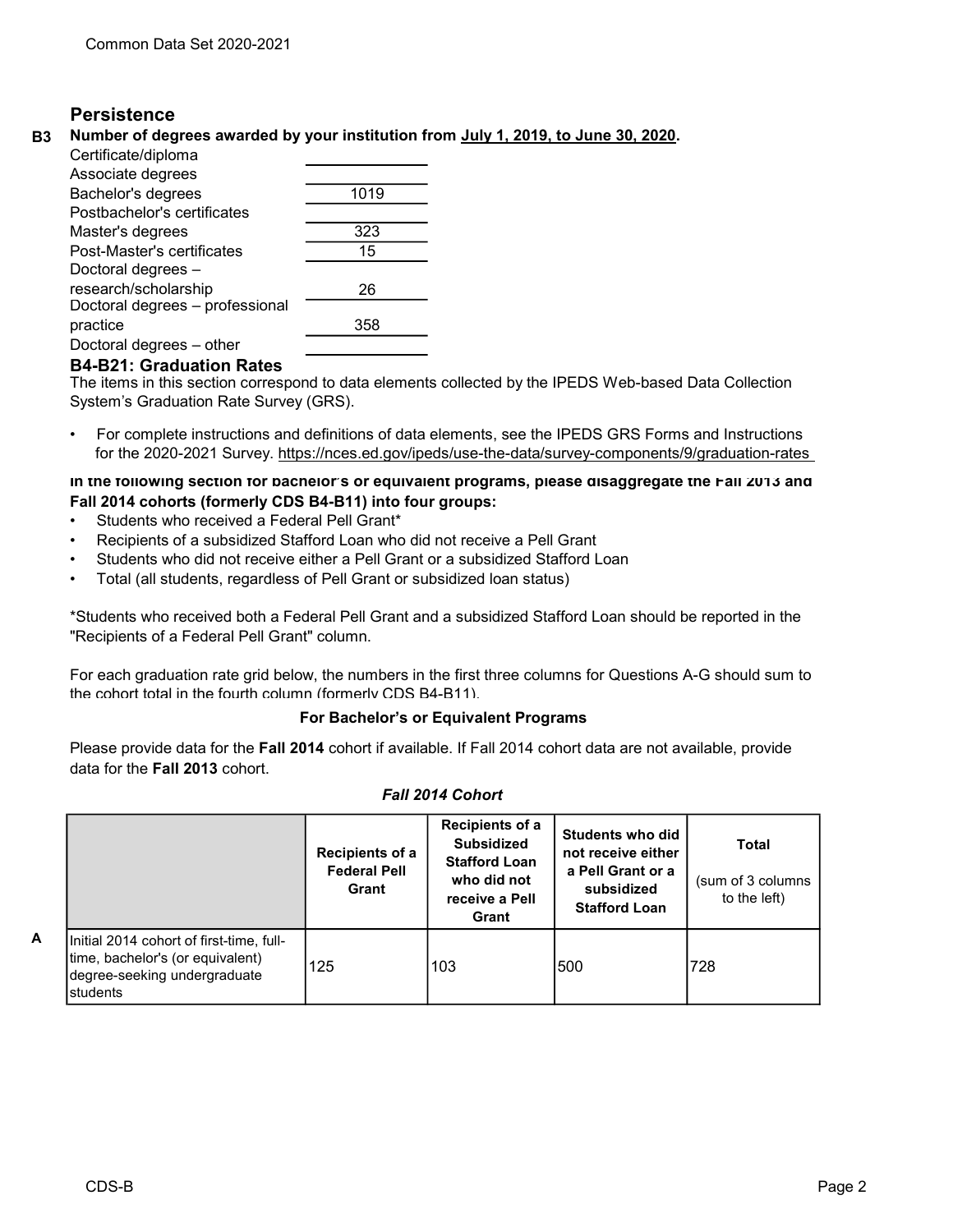| B | Of the initial 2014 cohort, how many<br>did not persist and did not graduate<br>for the following reasons:<br>• Deceased<br>• Permanently Disabled<br>• Armed Forces<br>• Foreign Aid Service of the Federal<br>Government<br>• Official church missions<br>• Report Total Allowable Exclusions | 0     | 0          | 0    | 0           |
|---|-------------------------------------------------------------------------------------------------------------------------------------------------------------------------------------------------------------------------------------------------------------------------------------------------|-------|------------|------|-------------|
| C | Final 2014 cohort, after adjusting for<br>allowable exclusions                                                                                                                                                                                                                                  | 125   | 103        | 500  | 728         |
| D | Of the initial 2014 cohort, how many<br>completed the program in four years 76<br>or less (by Aug. 31, 2018)                                                                                                                                                                                    |       | 59         | 346  | 481         |
| Е | Of the initial 2014 cohort, how many<br>completed the program in more than<br>four years but in five years or less<br>(after Aug. 31, 2018 and by Aug. 31,<br>2019)                                                                                                                             | 17    | 9          | 49   | 65          |
| F | Of the initial 2014 cohort, how many<br>completed the program in more than<br>five years but in six years or less<br>(after Aug. 31, 2019 and by Aug. 31,<br>2020)                                                                                                                              | 14    | 2          | 10   | 16          |
| G | Total graduating within six years<br>(sum of lines D, E, and F)                                                                                                                                                                                                                                 | 87    | 70         | 405  | 562         |
| н | Six-year graduation rate for 2014<br>cohort (G divided by C)                                                                                                                                                                                                                                    | 0.696 | 0.67961165 | 0.81 | 0.771978022 |

#### Fall 2013 Cohort

|                                                                                                                                                                                                                                                                                                 | Recipients of a<br><b>Federal Pell</b><br>Grant | Recipients of a<br><b>Subsidized</b><br><b>Stafford Loan</b><br>who did not<br>receive a Pell<br>Grant | <b>Students who did</b><br>not receive either<br>a Pell Grant or a<br>subsidized<br><b>Stafford Loan</b> | <b>Total</b><br>(sum of 3 columns<br>to the left) |
|-------------------------------------------------------------------------------------------------------------------------------------------------------------------------------------------------------------------------------------------------------------------------------------------------|-------------------------------------------------|--------------------------------------------------------------------------------------------------------|----------------------------------------------------------------------------------------------------------|---------------------------------------------------|
| Initial 2013 cohort of first-time, full-<br>time, bachelor's (or equivalent)<br>degree-seeking undergraduate<br>students                                                                                                                                                                        |                                                 |                                                                                                        |                                                                                                          | 0                                                 |
| Of the initial 2013 cohort, how many<br>did not persist and did not graduate<br>for the following reasons:<br>• Deceased<br>• Permanently Disabled<br>• Armed Forces<br>• Foreign Aid Service of the Federal<br>Government<br>• Official church missions<br>• Report Total Allowable Exclusions |                                                 |                                                                                                        |                                                                                                          | 0                                                 |

A

B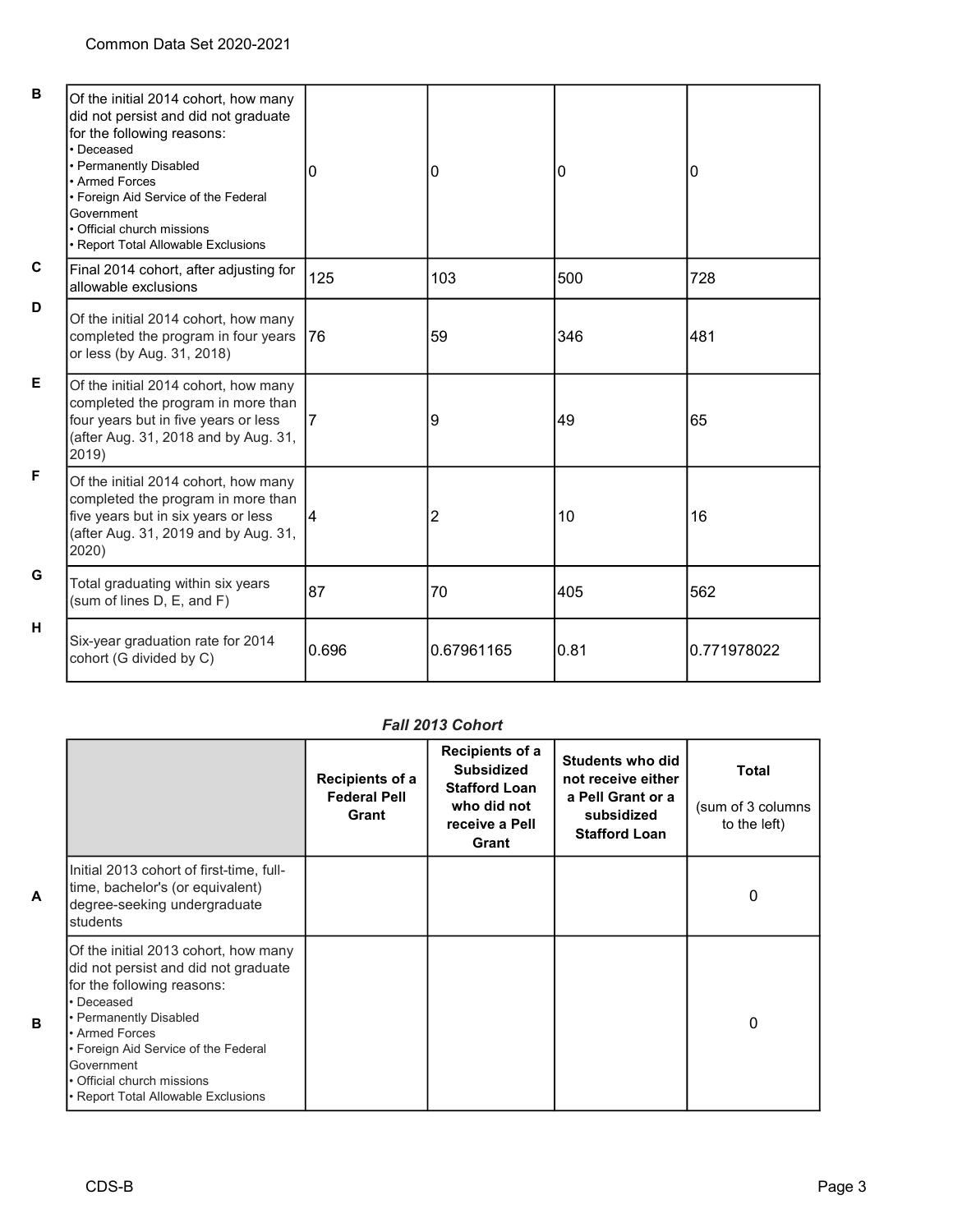| $\mathbf{C}$ | Final 2013 cohort, after adjusting for<br>allowable exclusions                                                                                                      | <sup>0</sup> | 0           | 0           | 0           |
|--------------|---------------------------------------------------------------------------------------------------------------------------------------------------------------------|--------------|-------------|-------------|-------------|
| D            | Of the initial 2013 cohort, how many<br>completed the program in four years<br>or less (by Aug. 31, 2017)                                                           |              |             |             | 0           |
| E.           | Of the initial 2013 cohort, how many<br>completed the program in more than<br>four years but in five years or less<br>(after Aug. 31, 2017 and by Aug. 31,<br>2018) |              |             |             | 0           |
| F            | Of the initial 2013 cohort, how many<br>completed the program in more than<br>five years but in six years or less<br>(after Aug. 31, 2018 and by Aug. 31,<br>2019)  |              |             |             | $\Omega$    |
| G            | Total graduating within six years<br>(sum of lines D, E, and F)                                                                                                     | $\Omega$     | $\Omega$    | 0           | $\Omega$    |
| н            | Six-year graduation rate for 2013<br>cohort (G divided by C)                                                                                                        | $\#$ DIV/0!  | $\#$ DIV/0! | $\#$ DIV/0! | $\#$ DIV/0! |

# For Two-Year Institutions

Please provide data for the 2017 cohort if available. If 2017 cohort data are not available, provide data for the 2016 cohort.

|            |                                                                                                                                                                                                                                                                                                 | 2017 Cohort | 2016 Cohort |
|------------|-------------------------------------------------------------------------------------------------------------------------------------------------------------------------------------------------------------------------------------------------------------------------------------------------|-------------|-------------|
| <b>B12</b> | Initial cohort, total of first-time, full-time degree/certificate-seeking students:                                                                                                                                                                                                             |             |             |
| <b>B13</b> | Of the initial cohort, how many did not persist and did not graduate for the<br>following reasons:<br>• Death<br>• Permanently Disability<br>· Service in the armed forces,<br>• Foreign aid service of the federal government<br>Official church missions<br>Report total allowable exclusions |             |             |
| <b>B14</b> | Final cohort, after adjusting for allowable exclusions:                                                                                                                                                                                                                                         | 0           |             |
| <b>B15</b> | Completers of programs of less than two years duration (total):                                                                                                                                                                                                                                 |             |             |
| <b>B16</b> | Completers of programs of less than two years within 150 percent of normal<br>time:                                                                                                                                                                                                             |             |             |
| <b>B17</b> | Completers of programs of at least two but less than four years (total):                                                                                                                                                                                                                        |             |             |
| <b>B18</b> | Completers of programs of at least two but less than four-years within 150<br>percent of normal time:                                                                                                                                                                                           |             |             |
| <b>B19</b> | Total transfers-out (within three years) to other institutions:                                                                                                                                                                                                                                 |             |             |
| <b>B20</b> | Total transfers to two-year institutions:                                                                                                                                                                                                                                                       |             |             |
| <b>B21</b> | Total transfers to four-year institutions:<br>000 Dalamilan Dalam                                                                                                                                                                                                                               |             |             |

#### B22. Retention Rates

Report for the cohort of all full-time, first-time bachelor's (or equivalent) degree-seeking undergraduate students who entered in Fall 2019 (or the preceding summer term).

• The initial cohort may be adjusted for students who departed for the following reasons: